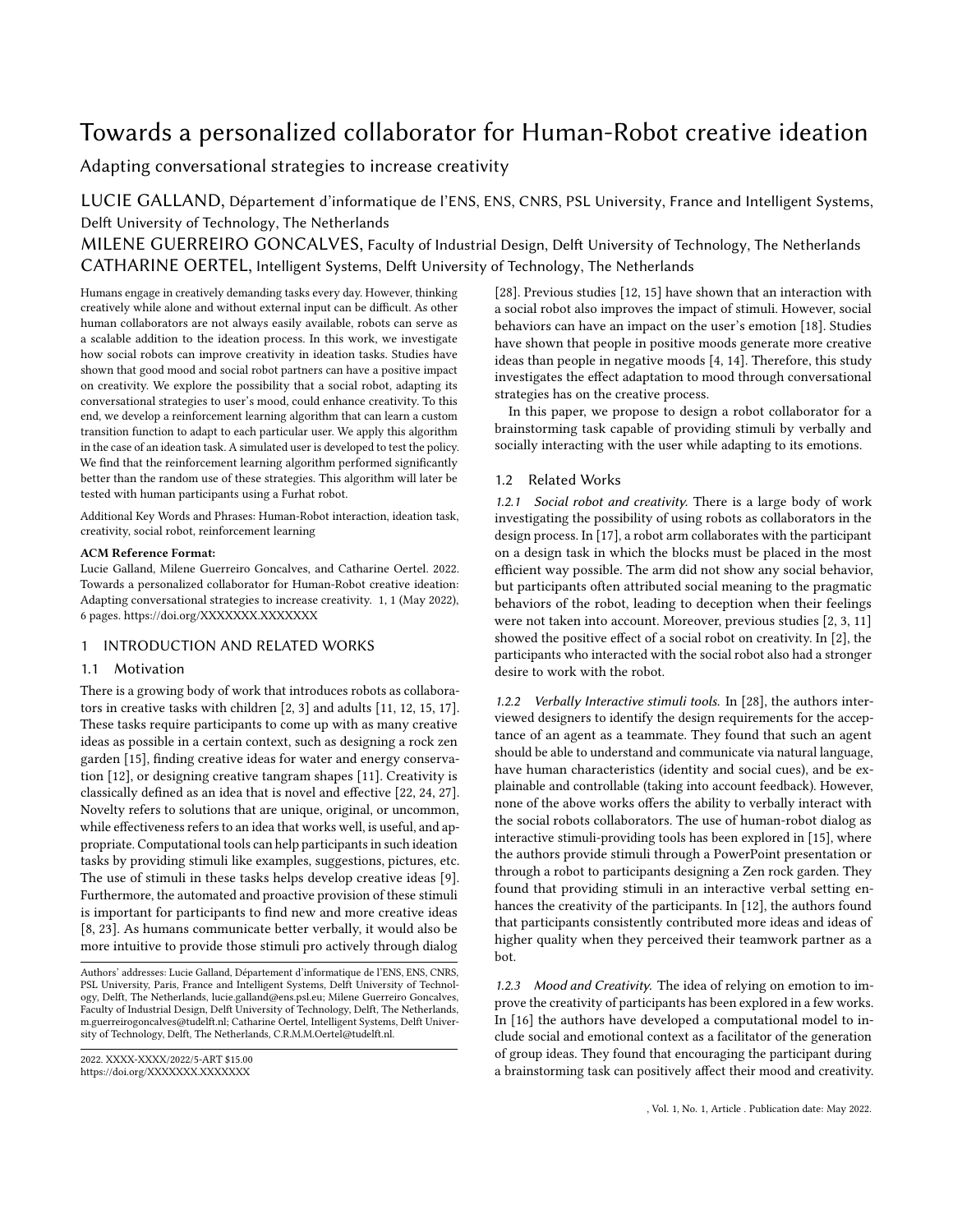2 •

In [\[6\]](#page-4-17), feedback on the ideas of the participants is provided at each turn. The computed generated feedback has an impact on the participant mood, and that using first negatively biased feedback followed by positively biased feedback significantly improves the originality of the created idea. Therefore, an agent capable of gratifying or criticizing user ideas at the right time seems to have a positive impact on creativity.

# 1.3 Contribution

The above works show that social robots can be good partners for creativity and that keeping the user in a good mood can be important for the creativity of its ideas. However, to our knowledge, no work has explored the possibility of designing a social robot collaborator that provides stimuli and adapts to user emotions during a creative task. Therefore, we propose designing a conversational agent capable of adapting its conversational strategies to the user's emotion to improve creativity. We propose to develop a model capable of choosing from a pool of conversational strategies according to the emotional context to answer our research questions :

- RQ1: Does a robot that provides conversational strategies improve creativity over a nonsocial robot ?
- RQ2: Can adapting these conversational strategies to the user's current emotions improve creativity compared to a random use of these strategies ?

To answer our research questions, we developed a conversational agent composed of a rule-based dialog manager, a creativity estimator, and a conversational strategy selector. At each speaking turn, a conversational strategy selected from (None, Encouragement[\[16\]](#page-4-16), Praising[\[6\]](#page-4-17), or Critic[\[6\]](#page-4-17)) to maximize estimated creativity is inserted before the dialog act chosen by the rule-based dialog manager (e.g. "That last idea was really good, does it give you other ideas ?"). The agent is evaluated using the Alternative Uses Task (AUT) [\[26\]](#page-4-18), where participants need to come up with creative uses for an object (e.g.: Find an alternative use for a rope by a badly intended person). The agent will act as a coach and help the user by asking some questions, suggesting themes, and providing feedback. In the following of this paper, Section [2](#page-1-0) presents the method used to estimate the creativity of user ideas, Section [3](#page-2-0) presents the mental state and decision policy of the agent, the model is evaluated in Section [4.](#page-3-0)

#### <span id="page-1-0"></span>2 CREATIVITY ESTIMATOR

In this section, we develop an online approximate measure of creativity to use as a reward in our reinforcement learning algorithm.

# 2.1 Definition of creativity for the alternative use task

The Alternative Use Task (AUT) is usually scored in terms of Fluency (number of ideas), Originality (how original the ideas are), Flexibility (how varied the ideas are) and Elaboration (how developed the ideas are) [\[26\]](#page-4-18). To meet the definition of creativity (novelty and effectiveness)[\[22\]](#page-4-6), we add the Effectiveness dimension (how appropriate and useful the ideas are) by adding a context to the classical AUT requirements (e.g. the use should fit a badly intended person). We develop a measure of creativity to give a turn-by-turn reward to our conversational agent, so we need to evaluate separated ideas. Therefore, we remove the Fluency and Flexibility dimensions for the turn-by-turn evaluation (these two dimensions should, however, be analyzed afterwards). As such, the measure of creativity of an idea will be a combination of :

- Novelty : How novel the idea is.
- Elaboration : How developed the idea is.
- Effectiveness : Along two axes :
	- Appropriateness : How well the idea fits the given item (eg box or rope).
	- Usefulness : How well the idea fits the given context (e.g. the box is used by a child or the rope is used by a badly intended person).

In this task, an idea must meet two requirements to be effective: It must be appropriate (the idea must be feasible with the given item) and useful (the idea must meet the required context). These four dimensions of our measure of creativity will allow the agent to provide appropriate feedback to the user (facing a short answer, the agent can ask the user to elaborate on its ideas). To calculate the reward of the reinforcement learning agent, an online measure of creativity is developed for our AUT task.

# 2.2 Method and Dataset

The work of [\[5\]](#page-4-19) shows that creativity scores correlate with the distance from the item to the response in an embedding space. Therefore, embedding spaces can capture elements relevant to creativity. However, this method gives a global creativity score, whereas we want to be able to distinguish the score along the different dimensions of creativity. The following models are built based on the AUT response data set provided in the Supplementary Material of [\[5\]](#page-4-19) where the participants completed two AUT trials with two different items : box and rope. Responses were scored for creativity quality using the subjective scoring method. This dataset has been annotated on Prolific using the subjective scoring method for appropriateness (how well the idea fits to the object rope or box) and usefulness (how well the requirements are respected: if the use of a box is useful for a baby or if the use of a rope is useful for a badly intended person). Two raters per item and measure rated each idea on a Likert scale from 1 to 5. After rescaling the answer and removing outliers (rope useful : 0%,rope appropriate : 6%,box useful : 3.7%,box appropriate:12% ) acceptable Krippendorff's alphas were computed for each of this tasks ( $\alpha_{\text{rope useful}} = 0.667$ , $\alpha_{\text{rope appropriate}} = 0.603, \alpha_{\text{box useful}} = 0.703, \alpha_{\text{box appropriate}} = 0.71$ . These annotations are then averaged to create an appropriateness and usefulness score.

# 2.3 Elaboration

We define the elaboration score as the number of significant words in the response. A significant word is a word that is not in the list of spacy's stop words for English [\[10\]](#page-4-20), we add to this list the words make, build, and use, and the item name to adapt it to our task. This elaboration score is correlated with the creativity score rated by [\[5\]](#page-4-19) (creativity =  $0.24$ \*elaboration +  $\beta$ , p<2e-16)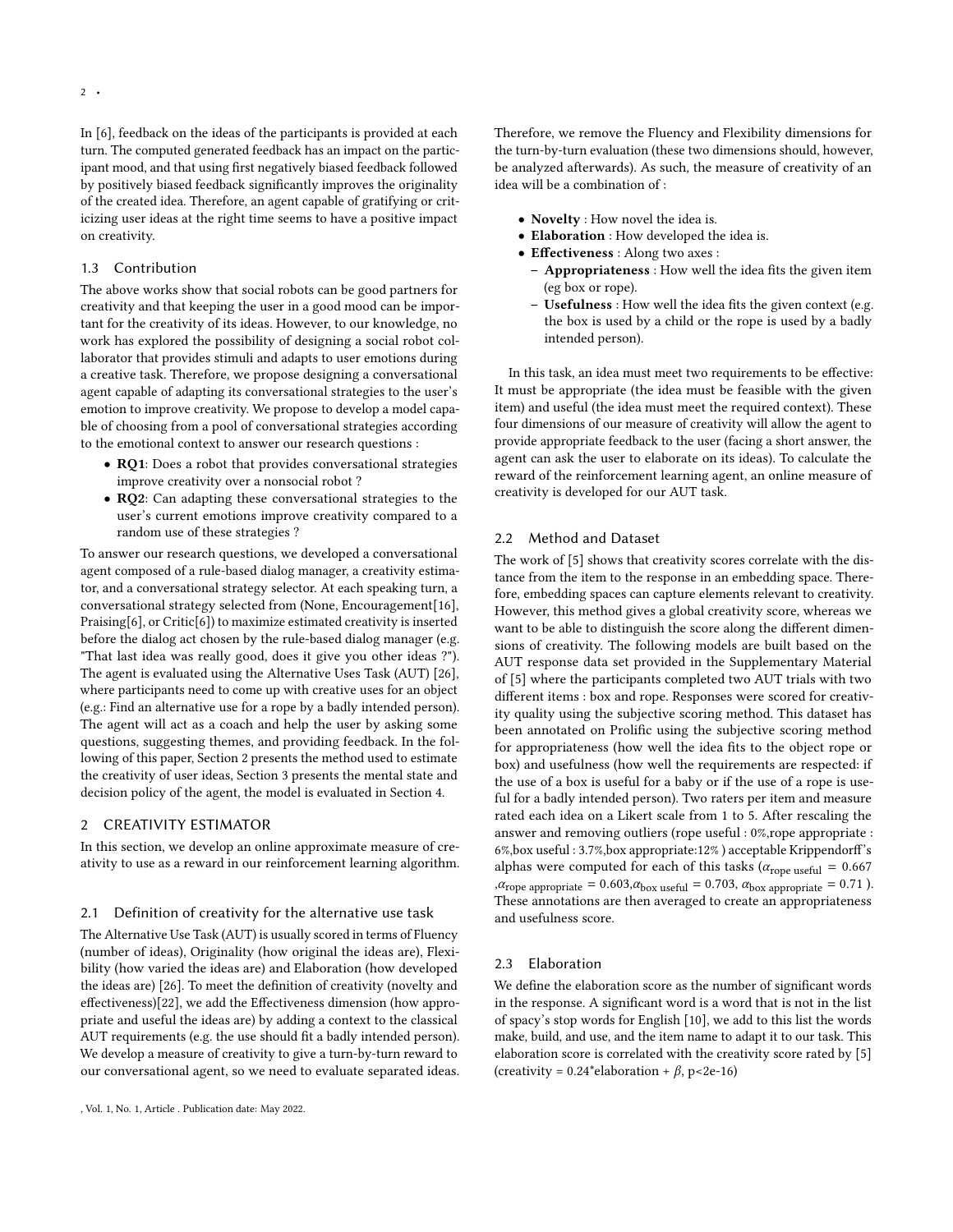<span id="page-2-1"></span>

| Task             | Top1 accuracy | Mean square error | Top2 | Top3 |
|------------------|---------------|-------------------|------|------|
| rope useful      | 0.68          | 0.25              | 0.87 | 0.96 |
| rope appropriate | 0.65          | 0.24              | 0.90 | 0.97 |
| box useful       | 0.73          | 0.32              | 0.83 | 0.87 |
| box appropriate  | 0.73          | 0.9               | 0.73 | 0.80 |

Table 1. Bert Classifier results

# 2.4 Appropriateness and Usefulness

A classifier has been trained for each of these measures (usefulness and appropriateness) and each problem (rope and box) The classifiers is composed of a pretrained Bert model from the transformer library [\[29\]](#page-5-1) followed by 3 linear layers interleaved with LeakyReLU layers. These classifiers reached an accuracy comparable to stateof-the-art classifiers for the sentence classification task. (see tab[.1\)](#page-2-1).

#### 2.5 Novelty

Novelty is measured using an unsupervised approach inspired by code-based novelty measurement [\[1\]](#page-4-21). We use topic modeling to automatically apply code to the user response. We then attribute a score inversely proportional to the frequency of this code in the original dataset. Due to the short length of the responses, we use the gsdmm library [\[30\]](#page-5-2) for short text classification. The linear regression between the creativity score (mainly based on novelty) and our unsupervised novelty score is significant with p<2e-16 and  $\beta$  = 0.2

# 2.6 Prediction of creativity score

Combining our elaboration, appropriateness, and novelty scores, we infer the creativity scores provided by [\[5\]](#page-4-19) (the usefulness score is not taken into account since the context was not present in the study [\[5\]](#page-4-19)). Each regression variable has a significant effect (p <2e-16) and  $R^2 = 0.23$ . These measures compute an approximation of the creativity of the answer that will act as a reward for our reinforcement learning algorithm.

#### <span id="page-2-0"></span>3 AGENT'S MENTAL STATE

The agent's mental state is composed of a conversational strategy selector and a dialog manager that selects the next dialog act.

# 3.1 Conversational strategy selector

At each speaking turn, the agent selects a conversational strategy from (neutral, praise, encouragement, or critic). This choice will be based on the agent's perception of the current state, which includes the user's mood state and an estimation of the level of creativity of the user's idea, as well as the agent's estimation of the transition and reward functions associated with the word state (see Fig[.1\)](#page-2-2). Since moods are not directly observable and mood estimation can be noisy, we use a Partially Observable Markov Decision Process (POMDP). A POMDP is a tuple  $\{S, A, T, R, \Omega, O\}$  where :

•  $S = \{ \text{mod}_{\text{hidden}} \}$ , last used strategie, last idea quality} is the set of possible states. moodhidden can take 3 values : {Happy, Sad, Neutral}

<span id="page-2-2"></span>

Fig. 1. Summary of the approach

- $A = \{$ Neutral, Encourage, Praise, Critic $\}$  is the set of possible action
- $T : S \times A \times S \rightarrow [0; 1]$  is the transition function of the system ie.  $p(s'|s, a) = T(s, a, s')$  the probability to be in state s' after taking action  $a$  in state s,it is unknown for the mood part of the state
- $R : S \times A \times S \rightarrow \mathbb{R}$  is the creativity score of the idea is the reward function and is known as idea quality is part of the state
- $\Omega_m$ : The Pleasure Arousal Dominance (PAD) space is the set of possible observations for mood
- $\Omega_c$ : The estimated creativity is the set of possible observations for creativity
- $O : S \times \Omega_m \times \Omega_c \rightarrow [0, 1]$  is the observation function that gives the probability of an observation in a given state  $p(\omega_m, \omega_c | s) = O(s, \omega_m, \omega_c)$ . It is determined using the OCC model that offers a mapping between PAD and the mood space [\[7\]](#page-4-22) then  $O(s)$  :  $\omega_m \times \omega_c \rightarrow softmax(-||sp_{AD} - \omega_m^{PAD}||)$  \*  $(s_{\text{c} \text{reativity}} - \omega_c)^2$  [\[13\]](#page-4-23).

Throughout the interaction, the agent updates its belief state  $b$ , which is a probability distribution over all possible states:  $b(s)$  =  $p(s|h)$  where h is the history.

3.1.1 Transition function. The transition function is unknown in our problem and can depend on the user: A user might enjoy an encouraging agent when the next user would not like it. A user might also have more ideas when relaxed, while another might thrive under pressure. This issue is addressed using  $\alpha$ -POMDP[\[19\]](#page-4-24) : the transition function is learned online and adapted to the user.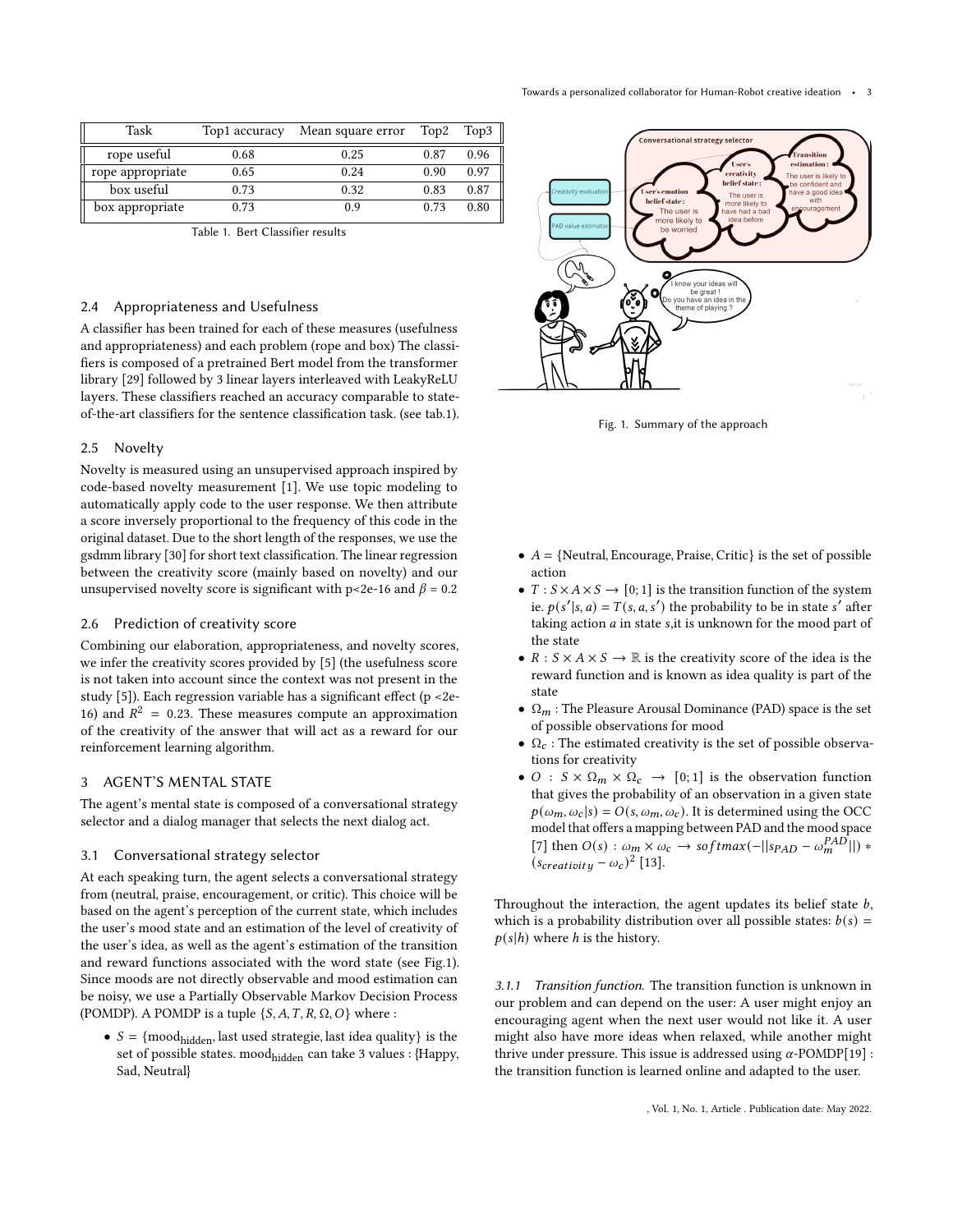$$
T_{\text{user}}(s, a, s') = \frac{L(s, a, s')}{N(s, a)}
$$
  
N(s, a) = number of time action a has been taken is state s

$$
= \sum_{i=1}^{t} \mathbb{1}_{s_i = s, a_i = a, s_{i+1} = s'} b_i(s)
$$
  

$$
L(s, a, s') = \sum_{i=1}^{t} \mathbb{1}_{s_i = s, a_i = a} b_i(s')
$$
  

$$
T(s, a, s') = w_p T_{user}(s, a, s') + (1 - w_p) T_{mean}(s, a, s')
$$

And  $T_{\text{mean}}$  is updated at the end of every interaction:

$$
T_{\text{mean}} = \frac{i_A * T_{\text{mean}} + T_{\text{user}}}{i_A + 1}
$$
  

$$
i_A = \text{Number of previous interactions}
$$

3.1.2 Action selection. At each turn, we select the next action using the QMDP algorithm to optimize the reward  $\alpha(R - 10(a_t == a_{t-1}))$ where  $R$  is the reward for creativity. The next action is selected using a  $\epsilon$ -greedy policy.

#### 3.2 Dialog manager

The dialog manager selects the next dialog act of the agent that is independent of the conversational strategy used. A rule-based dialog manager is used to measure the effect of the conversational strategy selector.

# <span id="page-3-0"></span>4 EVALUATION

In the following evaluation, we simulate the interaction between a simulated user and our dialog agent with 3 different conditions.

- Not social: The agent follows the script and does not use any social strategies
- Randomly social: The agent follows the script and uses social strategies randomly
- Adaptive social: The agent follows the script and uses social strategies while adapting its policy to the particular user.
- Adaptive social pretrained: The agent follows the script and uses social strategies while adapting its policy to the particular user with a transition function initialized with the information obtained after 50 conversations under random conditions.

# 4.1 User simulator

The simulated user produces at each speaking turn a mood state and associated PAD values, as well as a creativity score and a corresponding natural language idea.

4.1.1 Simulated user's mood. The mood transition function of the simulated user is based on the OCC model of emotion that maps events to emotional reactions [\[25\]](#page-4-25) (see fig [2\)](#page-3-1). Each event causes a particular emotion in the user. Mood and PAD levels are inferred using the equations of [\[13\]](#page-4-23).

4.1.2 Simulated user's idea. The frequency and quality of user ideas are determined based on the context of interaction and theory: According to [\[20\]](#page-4-26) users in good mood are more creative and according



<span id="page-3-1"></span>

<span id="page-3-2"></span>Fig. 2. Emotion reactions to events based on the OCC model[\[25\]](#page-4-25)



Fig. 3. Linear relationship between real and estimated idea quality

to [\[6\]](#page-4-17) critics can enhance creativity. The simulated user will thus have ideas of quality proportional to its mood and will have a better chance to have good ideas if a critic has been issued while the user is in a good mood. User ideas will be extracted from our database based on the quality of user ideas determined from its current mood and agent behavior.

# 4.2 Results

The model was tested in interaction with 1 type of simulated user for 60 turns. The reward is computed using our creativity estimator (see Sect[.2\)](#page-1-0). There is a highly significant linear relationship between the quality of the real idea of the simulated user and the estimated one (p-value <2e-16,  $r = 0.9$ , see Fig[.3\)](#page-3-2). We found that our model is capable of adapting to the user simulator and significantly improving the quality of the simulated user ideas. The rewards are normally distributed (Shapiro test p-value = 0,25,0.78, 0.3 and 0.93), the variances are not equal between conditions (Bartlett test p-value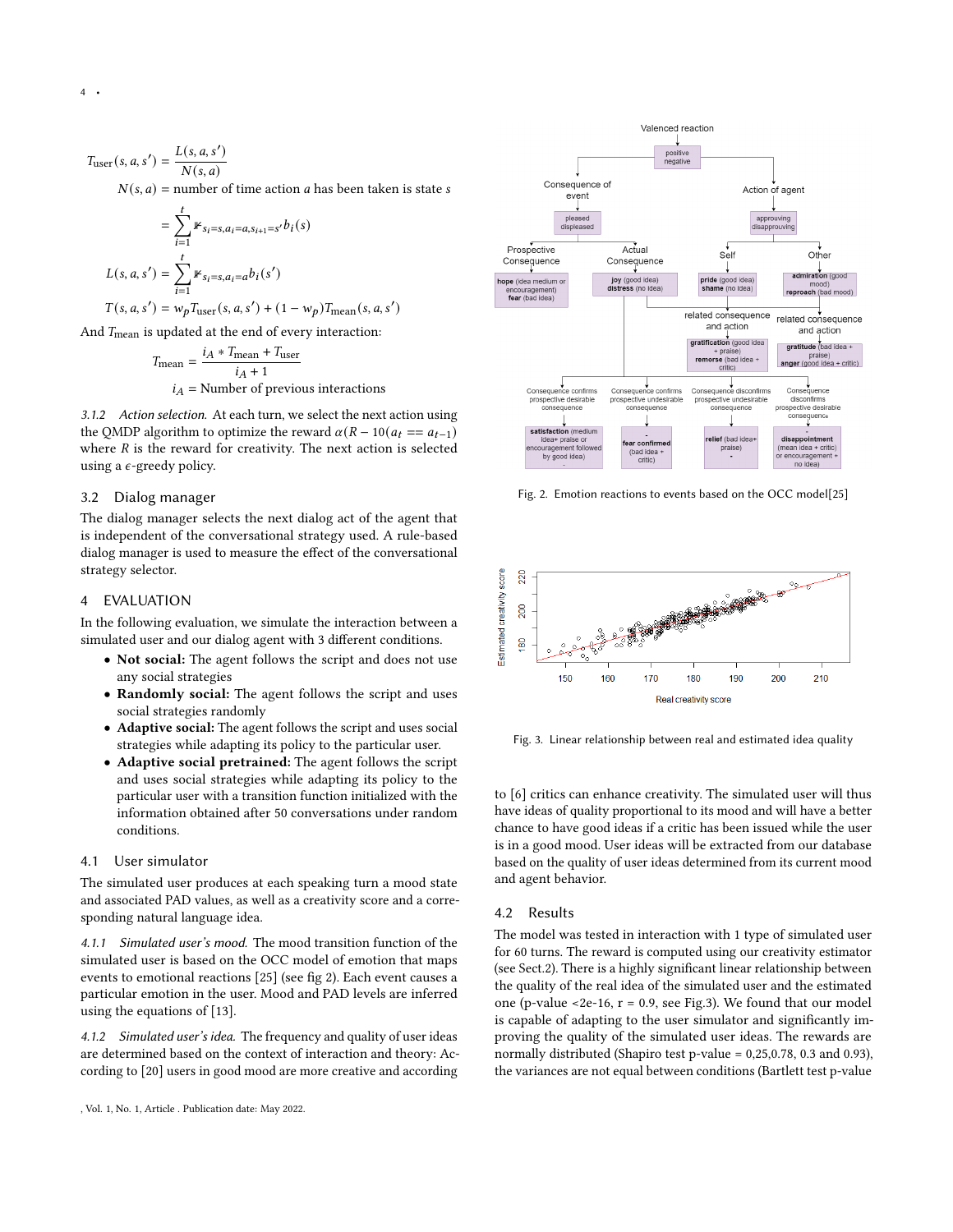<span id="page-4-27"></span>

Fig. 4. Total reward per condition ns : not significant,  $p \le 0.1$ ,  $p \le 0.01$ ,  $p \le 0.001$ ,  $p \le 0.0001$ 

= 0.03) but the samples are of the same size for each condition. Therefore, we run a one-way analysis of variance (ANOVA) to compare the effect of the condition on the quality of the idea. A one-way ANOVA revealed that there was a statistically significant difference in idea creativity between at least two groups  $(F(3, 596) = 16.69, p$ = 2.01e-10). Tukey's HSD test for multiple comparisons found that the mean value of idea quality was significantly different between the adaptive condition and the random condition, but no significant differences were found between the neutral and random conditions (see Fig. [4\)](#page-4-27). The model can also adapt quickly; there is no significant difference between the condition where the transition function is pre-trained with random conversations and the simple adaptif model.

# 5 CONCLUSION AND FUTURE WORKS

In this work, we develop a scenario for a social robot to help with a creative task, such as an alternative use task. Our aim is to study the impact of social strategies on user mood and creativity. We also developed a POMDP model with a learnable transition function to adapt to each participant. The model was tested in interaction simulated users with promising results. In future work, we intend to replicate this experiment with human participants. The agent will be implemented using a Furhat robot [\[21\]](#page-4-28), and the user's emotion will be detected using a fusion of state-of-the-art models on both speech and facial expression.

The goal of the evaluation will be to determine whether social strategies improve the acceptance of robot input, and thus creativity, and whether adapting to users' mood improves real users' creativity. Evaluation results can also be studied to determine whether different types of user can be computed and to study whether the link between mood and creativity is the same for all users. The results of the evaluation can also be used to develop a simulated user based on the data for this task.

# REFERENCES

<span id="page-4-21"></span>[1] Amin G. Alhashim, Megan Marshall, Tess Hartog, Rafal Jonczyk, Danielle Dickson, Janet van Hell, Gül E. Okudan-Kremer, and Zahed Siddique. 2020. WIP: Assessing creativity of alternative uses task responses: A detailed procedure. ASEE Annual Conference and Exposition, Conference Proceedings 2020-June.

- <span id="page-4-0"></span>[2] Safinah Ali, Nisha Devasia, Hae Won Park, and Cynthia Breazeal. 2021. Social Robots as Creativity Eliciting Agents. Frontiers in Robotics and AI 8 (2021).
- <span id="page-4-1"></span>[3] Patrícia Alves-Oliveira, Patrícia Arriaga, Matthew A Cronin, and Ana Paiva. 2020. Creativity encounters between children and robots. In 2020 15th ACM/IEEE International Conference on Human-Robot Interaction (HRI). IEEE, 379–388.
- <span id="page-4-14"></span>[4] Teresa M Amabile, Sigal G Barsade, Jennifer S Mueller, and Barry M Staw. 2005. Affect and creativity at work. Administrative science quarterly 50, 3 (2005), 367– 403.
- <span id="page-4-19"></span>[5] Roger E Beaty and Dan R Johnson. 2021. Automating creativity assessment with SemDis: An open platform for computing semantic distance. Behavior research methods 53, 2 (2021), 757–780.
- <span id="page-4-17"></span>[6] Alwin de Rooij, Philip J Corr, and Sara Jones. 2017. Creativity and emotion: Enhancing creative thinking by the manipulation of computational feedback to determine emotional intensity. In Proceedings of the 2017 ACM SIGCHI Conference on Creativity and Cognition. 148–157.
- <span id="page-4-22"></span>[7] Patrick Gebhard. 2005. ALMA: a layered model of affect. In Proceedings of the fourth international joint conference on Autonomous agents and multiagent systems.  $29 - 36.$
- <span id="page-4-10"></span>[8] Milene Gonçalves, Carlos Cardoso, and Petra Badke-Schaub. 2016. Inspiration choices that matter: the selection of external stimuli during ideation. Design Science 2 (2016).
- <span id="page-4-9"></span>[9] Milene Gonçalves and Philip Cash. 2021. The life cycle of creative ideas: Towards a dual-process theory of ideation. Design Studies 72 (2021), 100988.
- <span id="page-4-20"></span>[10] Matthew Honnibal and Ines Montani. 2017. spaCy 2: Natural language understanding with Bloom embeddings, convolutional neural networks and incremental parsing. (2017). To appear.
- <span id="page-4-2"></span>[11] Yaxin Hu, Lingjie Feng, Bilge Mutlu, and Henny Admoni. 2021. Exploring the Role of Social Robot Behaviors in a Creative Activity. In Designing Interactive Systems Conference 2021. 1380–1389.
- <span id="page-4-3"></span>[12] Angel Hsing-Chi Hwang and Andrea Stevenson Won. 2021. IdeaBot: Investigating Social Facilitation in Human-Machine Team Creativity. In Proceedings of the 2021 CHI Conference on Human Factors in Computing Systems. 1–16.
- <span id="page-4-23"></span>[13] Bahar Irfan, Anika Narayanan, and James Kennedy. 2020. Dynamic emotional language adaptation in multiparty interactions with agents. In Proceedings of the 20th ACM International Conference on Intelligent Virtual Agents. 1–8.
- <span id="page-4-15"></span>[14] Alice M Isen, Mitzi Johnson, Elizabeth Mertz, and Gregory F Robinson. 1985. The influence of positive affect on the unusualness of word associations. Journal of personality and social psychology 48, 6 (1985), 1413.
- <span id="page-4-4"></span>[15] Peter H Kahn, Takayuki Kanda, Hiroshi Ishiguro, Brian T Gill, Solace Shen, Jolina H Ruckert, and Heather E Gary. 2016. Human creativity can be facilitated through interacting with a social robot. In 2016 11th ACM/IEEE International Conference on Human-Robot Interaction (HRI). IEEE, 173–180.
- <span id="page-4-16"></span>[16] Joao Laranjeira, Goreti Marreiros, Carlos Freitas, Ricardo Santos, Joao Carneiro, and Carlos Ramos. 2011. A proposed model to include social and emotional context in a Group Idea Generation Support System. In 2011 IEEE Third International Conference on Privacy, Security, Risk and Trust and 2011 IEEE Third International Conference on Social Computing. IEEE, 609–612.
- <span id="page-4-5"></span>[17] Matthew V Law, JiHyun Jeong, Amritansh Kwatra, Malte F Jung, and Guy Hoffman. 2019. Negotiating the creative space in human-robot collaborative design. In Proceedings of the 2019 on Designing Interactive Systems Conference. 645–657.
- <span id="page-4-24"></span><span id="page-4-13"></span>Tony Manstead. 2005. The social dimension of emotion. the Psychologist (2005) [19] Gonçalo S Martins, Hend Al Tair, Luís Santos, and Jorge Dias. 2019.  $\alpha$ POMDP: POMDP-based user-adaptive decision-making for social robots. Pattern Recogni-
- <span id="page-4-26"></span>tion Letters 118 (2019), 94–103. [20] William N Morris. 1989. Theories of mood. In Mood. Springer, 11–18.
- <span id="page-4-28"></span>[21] Samer Al Moubayed, Gabriel Skantze, and Jonas Beskow. 2013. The furhat backprojected humanoid head-lip reading, gaze and multi-party interaction. International Journal of Humanoid Robotics 10 (2013). Issue 1. [https://doi.org/10.1142/](https://doi.org/10.1142/S0219843613500059) [S0219843613500059](https://doi.org/10.1142/S0219843613500059)
- <span id="page-4-6"></span>[22] Mark A Runco and Garrett J Jaeger. 2012. The standard definition of creativity. Creativity research journal 24, 1 (2012), 92–96.
- <span id="page-4-11"></span>[23] Ben Shneiderman. 2007. Creativity support tools: Accelerating discovery and innovation. Commun. ACM 50, 12 (2007), 20–32.
- <span id="page-4-7"></span>[24] Robert J Sternberg and Todd I Lubart. 1999. The concept of creativity: Prospects and paradigms. Handbook of creativity 1, 3-15 (1999).
- <span id="page-4-25"></span>[25] Bas R Steunebrink, Mehdi Dastani, and John-Jules Ch Meyer. 2009. The OCC model revisited. In Proc. of the 4th Workshop on Emotion and Computing. Association for the Advancement of Artificial Intelligence Palo Alto, 62.
- <span id="page-4-18"></span>[26] Oshin Vartanian, Ingrid Smith, Timothy K Lam, Kristen King, Quan Lam, and Erin L Beatty. 2020. The relationship between methods of scoring the alternate uses task and the neural correlates of divergent thinking: Evidence from voxelbased morphometry. NeuroImage 223 (2020), 117325.
- <span id="page-4-8"></span>Robert Weisberg. 1993. Creativity: Beyond the myth of genius. WH Freeman.
- <span id="page-4-12"></span>[28] Christina Wiethof, Navid Tavanapour, and Eva Bittner. 2021. Implementing an intelligent collaborative agent as teammate in collaborative writing: toward a synergy of humans and AI. In Proceedings of the 54th Hawaii International